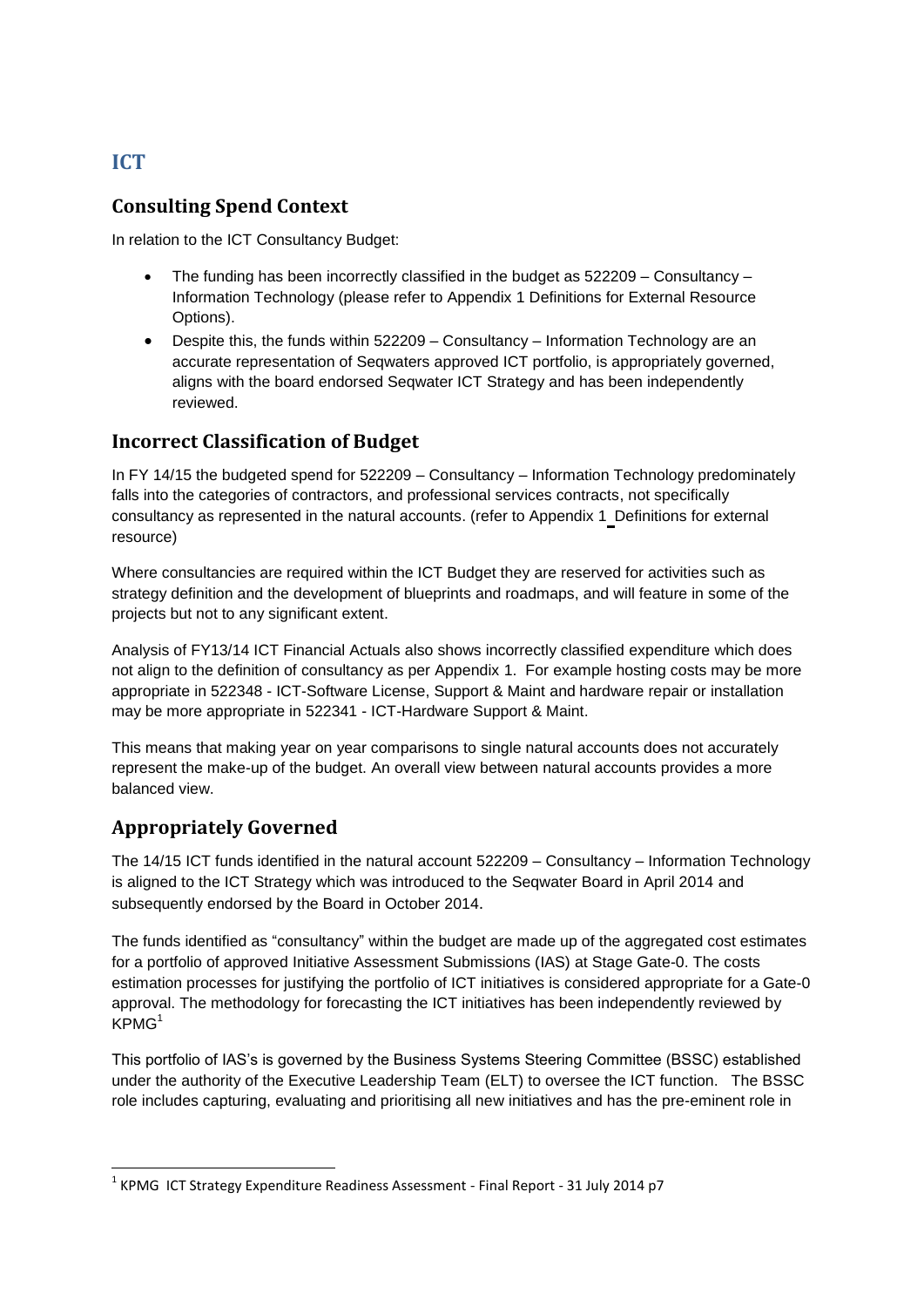influencing both ICT strategy and governance. The initiative portfolio, including the methodology supporting the budget has been independently reviewed by  $KPMG<sup>2</sup>$ 

| <b>SPT</b><br><b>Information</b><br>and<br><b>Communications Technology</b> | <b>FY13/14A</b> | FY14/15 Q1  | FY14/15 Q1<br>revised |
|-----------------------------------------------------------------------------|-----------------|-------------|-----------------------|
| 522207 - Consultancy - Others                                               | 11,700          |             |                       |
| 522209 –<br>Consultancy<br><b>Information Technology</b>                    | 1,651,327       | 3,796,350   | 42,662                |
| 522214 - Consultancy - Process<br>Improvement                               | 38,429          | 20,000      |                       |
| (proposed new natural account)<br>Contractor - ICT Professional             |                 |             | 3,357,721             |
| (proposed new natural account) -<br><b>ICT Professional Services</b>        |                 |             | 415,967               |
| <b>Grand Total</b>                                                          | \$1,701,456     | \$3,816,350 | \$3,816,350           |

#### **FY14 and FY15 Reconciliation**

Seqwater ICT believes that the consultancy spend has been mis-classified and has been historically mis-classified (according to the definitions provided in Appendix 1). SeqwaterICT believes the split in the FY15 Q1 revised column in the table above more correctly reflects the apportionment.

The Q1 FY14/15 figure of \$3,816,350 is made up of

1) \$2,920,973 of project related Opex

The key reason for the changes between 13/14 and 14/15 is that this figure is not comparable to the 13/14 Consultancy in that it represents Opex required for projects established through the governed process<sup>3</sup> identified above. These projects align to the Board endorsed ICT Strategy (October 2014). It aims to transition Seqwater ICT from a traditional technology focus to a more value added service broker, clarifying the role of ICT in the business and driving efficiencies by aligning ICT to the business.

Key Projects include

| <b>Project</b>                                           | <b>Alignment</b>    | <b>Brief description</b>                                                                                                          |
|----------------------------------------------------------|---------------------|-----------------------------------------------------------------------------------------------------------------------------------|
| Performance and<br>Resilience                            | Compliance          | Align ICT Services to business<br>expectations and understand ICT<br>delivery costs.                                              |
| <b>ICT Assets</b>                                        | Renewal, Compliance | Decommission legacy systems,<br>improve efficiency of Asset life cycling                                                          |
| Electronic Document and<br>Records Management<br>(eDRMS) | Compliance          | Enhance organisational commitment<br>to, and knowledge of, good record-<br>keeping practices, including training<br>and education |
| Business Intelligence/Data<br>Warehouse                  | Growth              | Define a corporate data model and<br>identify key source systems, Establish<br>a supported data                                   |

 2 KPMG ICT Strategy Expenditure Readiness Assessment - Final Report - 31 July 2014 p7

<sup>3</sup> KPMG ICT Strategy Expenditure Readiness Assessment - Final Report - 31 July 2014 *p7*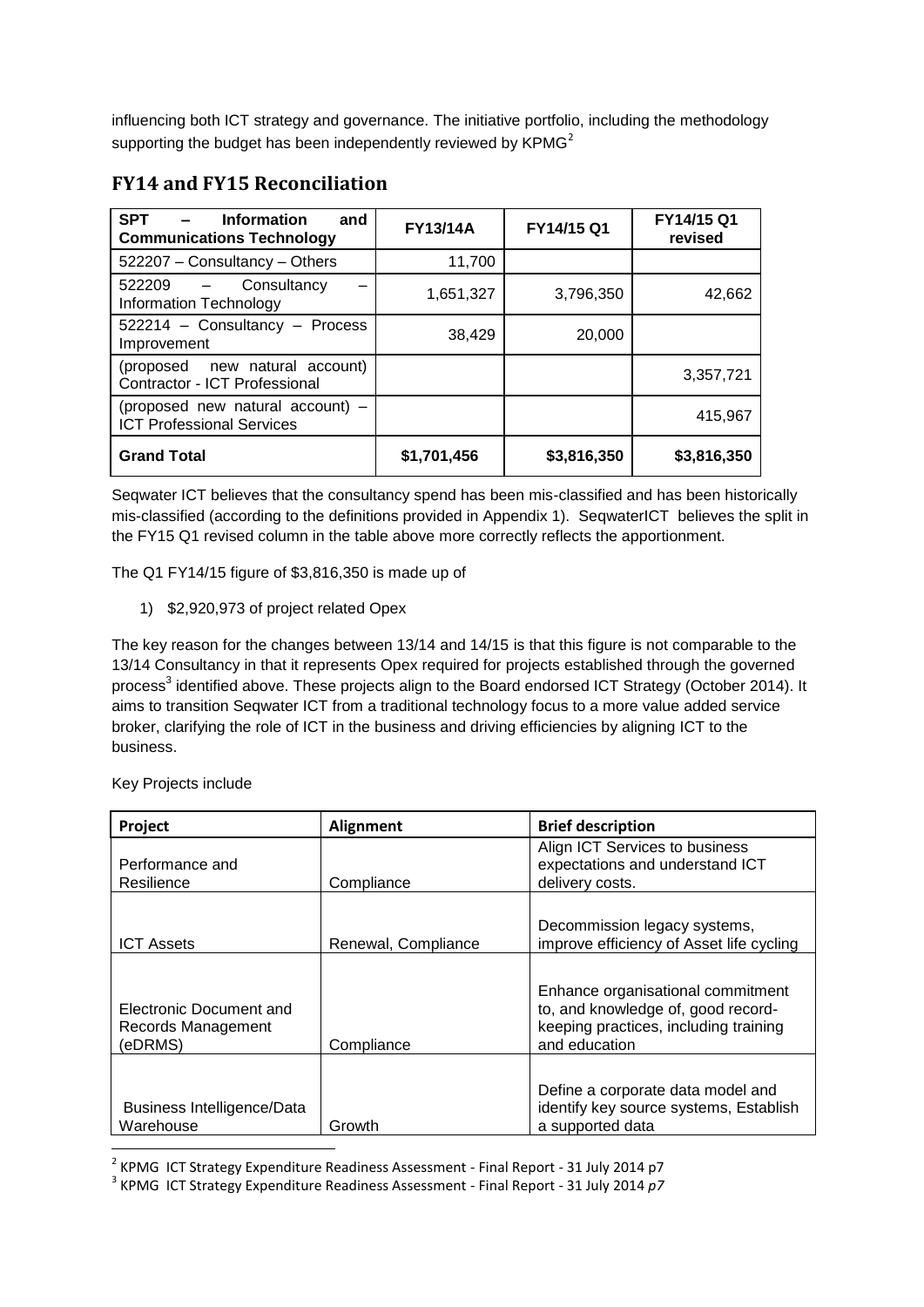|                       |            | Identify key data to be managed<br>through the CIS and improvements in |
|-----------------------|------------|------------------------------------------------------------------------|
|                       |            |                                                                        |
|                       |            | timeliness, quality and ability to                                     |
|                       |            | support corporate reporting, Prioritise                                |
| Corporate Information |            | and roadmap.                                                           |
| System (CIS) - ERP    | Compliance |                                                                        |

The projects delivered within the ICT Portfolio include the use of opex funded resources such as Project Managers, Solution Architects, Business Analysts and specific Vendor engagements. These we would typically engage as contractors, labour hire engagements or a deliverable through a vendor. These skills will be used to deliver these projects. Consultancies are only used where advise is required.

2) \$895, 380 of Opex in the wider ICT Team that would align with what was categorised as consultancy in 14/15.

This figure is based on the planning figures for 14/15. Appendix 2 Supporting Documents Consultancy Contractor 1314 to 1415.xlsx shows the key changes in the budget between 13/14 and 14/15. The 14/15 figures were then used as the base for future years. In brief this figure includes funding for engagements related to activities required for the operation ICT systems, including contractors, vendors, and labour hire engagements. A key change include the removal of SAP Support (\$380k)

Further information on all ICT can be found at Appendix 2 Supporting documents - ICT Project and Program Portfolio.

# **FY16 Justification**

FY16 budget justification is governed by the same process identified in the above sections and which is supported by the independent review by KPMG referenced earlier.

Again Consultancy has been incorrectly categorised. Reclassification of this expenditure will take place as business cases for FY 16 are developed.

The FY16 Consultancy figure presently identified by planning is \$5,748,180

This is made up of

1) \$4,852,800 of project related Opex that would align with what was categorised as consultancy in 14/15.

See Appendix 2 Reference Documents ICT Initiatives portfolio – budgeting.xlsx (green highlighted fields in the totals show the relevant figures) as it provides details of the Opex related to these projects. Reasons for the difference between 14/15 and 15/16 are:

- a) Some are multi-year projects and their start date has moved, increasing 15/16 forecast
- b) Many projects are starting to move past Stage 0 and project documentation is firming up forecasts
- c) 14/15 had a -\$1m budget adjustment applied to it, whilst 15/16 does not.
- 2) \$895, 380 of Opex in the wider ICT Team would align with what was categorised as consultancy in 14/15.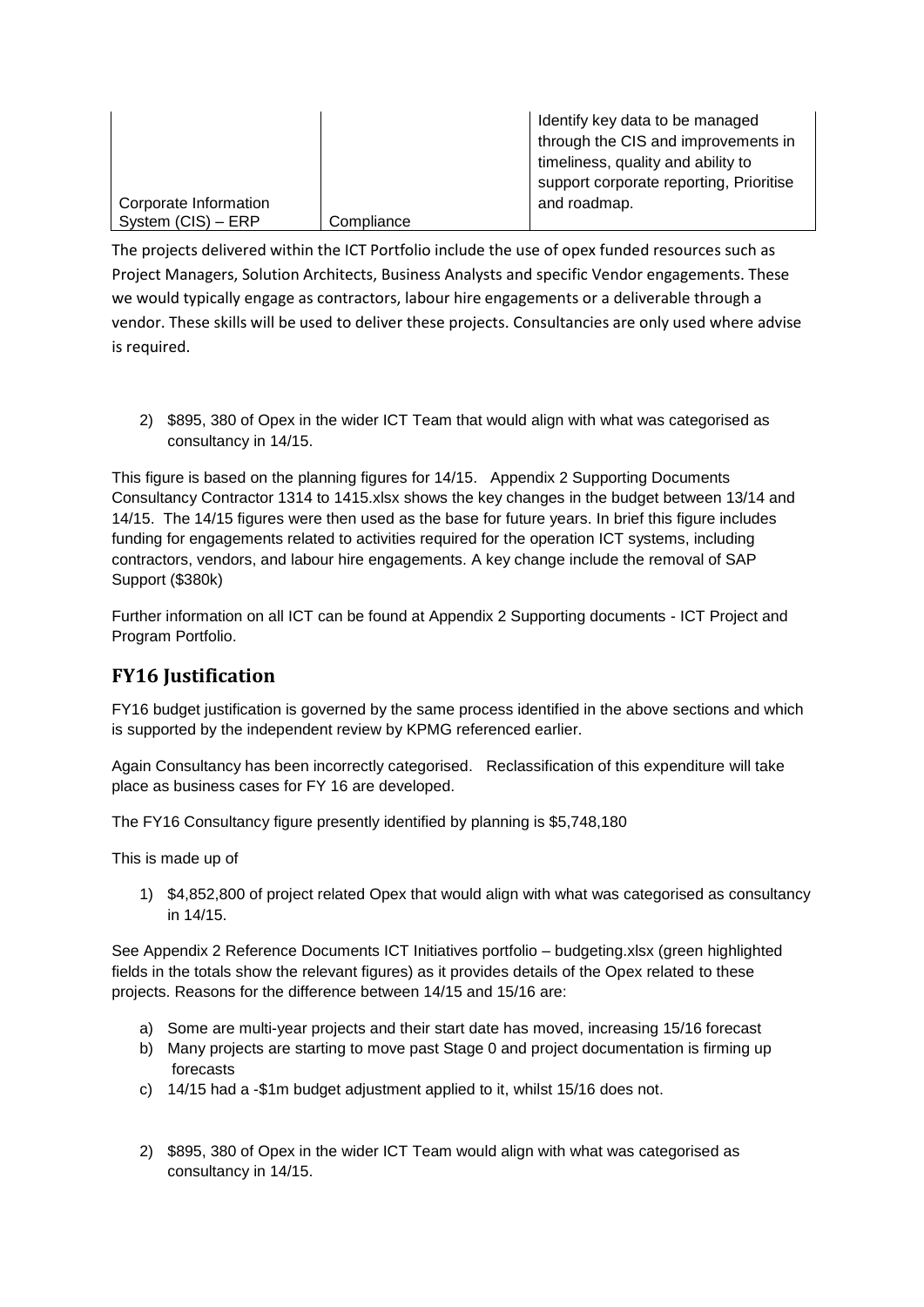This figure is based on the planning figures for 14/15 and has been carried forward into future forecasts for planning purposes. This figure will adjust as the 15/16 budget is finalised. Appendix 2 Supporting Documents Consultancy Contractor 1314 to 1415.xlsx shows the key changes in the budget between 13/14 and 14/15 which was then used as the base for future years.

Further information on all ICT can be found at Appendix 2 Supporting documents - ICT Project and Program Portfolio.

### **Post FY16 Forecast**

Post FY16 budget justification is governed by the same process identified in the above sections and which is supported by the independent review by KPMG referenced earlier.

As with prior years, but to enable a consistent comparison in this review exercise, Consultancy has been incorrectly categorised post FY16, reclassification of this budget will take place as business cases are developed.

The FY17 Consultancy figure presently identified by planning is \$4,583,380

This is made up of

1) \$3,688,000 of Project Related Opex that would align with what was categorised as consultancy in 14/15.

See Appendix 2 Reference Documents ICT Initiatives portfolio – budgeting.xlsx (green highlighted fields in the totals show the relevant figures) as it provides details of the Opex related to these projects. It is likely that this forecast will adjust over the next 12 month in line with Reasons a,b and c identified in the Section FY15 Justification above.

2) \$895, 380 of Opex in the wider ICT Team that would align with what was categorised as consultancy in 14/15.

This figure is based on the planning figures for 14/15 and has been carried forward into future forecasts for planning purposes. This figure will adjust as the 16/17 budget is finalised. Appendix 2 Supporting Documents Consultancy Contractor 1314 to 1415.xlsx shows the key changes in the budget between 13/14 and 14/15 which was then used as the base for future years.

Further information on all ICT can be found at Appendix 2 Supporting documents - ICT Project and Program Portfolio.

Whilst there has been incorrect coding and definitional issues this should not lead to a reduction overall in Seqwater's approved costs. That is, if Seqwater's IT consulting costs are reduced due to the mis-coding / definitional issues, a commensurate increase should be provided for in the appropriate Seqwater IT cost item.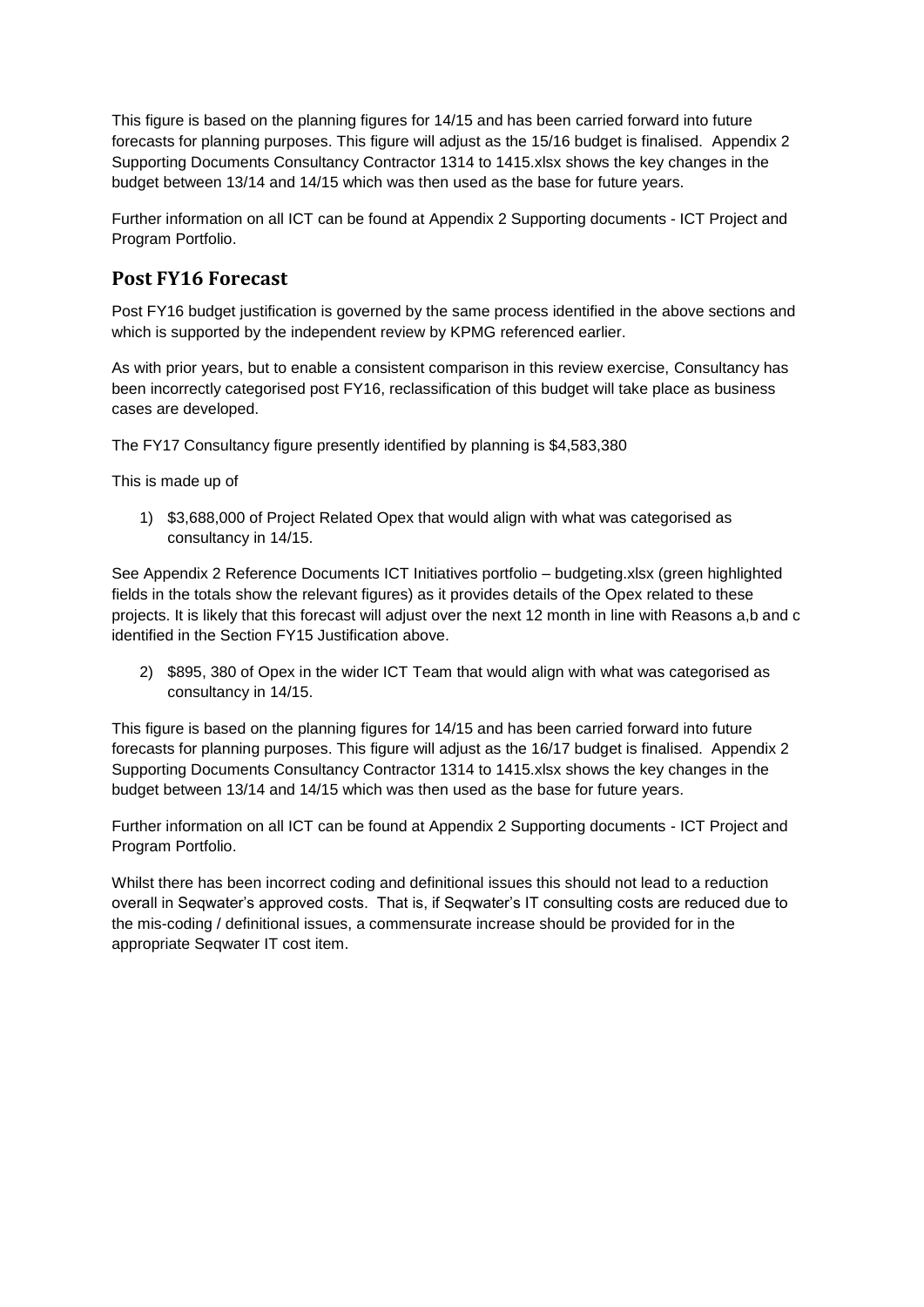# **Appendix 1**

#### **Definitions for external resource options**

In Seqwater, we currently have three (3) discrete classifications for external resource hire

*Consultancies* have the following characteristics, *all* of which must be present for a person to be classified as a consultant:

The work is not directly supervised by Seqwater;

Independent research/investigation is conducted, and

Expert advice with written recommendation/s is provided.

Examples of Consultancy Services include:

Providing expert advice on technical and professional matters;

Carrying out research projects, attitudinal surveys, feasibility studies and fact finding investigations where recommendations are made;

Developing and designing a benchmarking framework/process and standards, and

Providing advice in the development of policy and strategic planning issues.

*Note: Just because a supplier of services may refer to themselves as a "consultant", it does not mean that they will be defined as such for the Queensland Government's purposes.*

*Contractors* are categorised as either professional services or non-professional services. Professional services contractors implement an existing process to deliver a known product or outcome. Nonprofessional service contractors include trade service providers (e.g. plumbers, carpenters, electricians and painters, etc.), cleaning.

*Labour Hire engagements* occur through a Labour Hire or Recruitment Agency and have the following characteristics, any of which must be present for a person to engage via the Labour Hire process:

Cover a staff vacancy;

Assisting with a special project with a limited timeframe; or

Additional staff required for busy period/volume increases.

In addition, Seqwater has the option to exercise a *Professional Services Contract*, defined as:

The work is specified and oversighted by Seqwater;

Expert services on technical and professional matters are provided to agreed quality, cost and timeframe, in most cases capped time and materials paid on milestones which have defined and agreed;